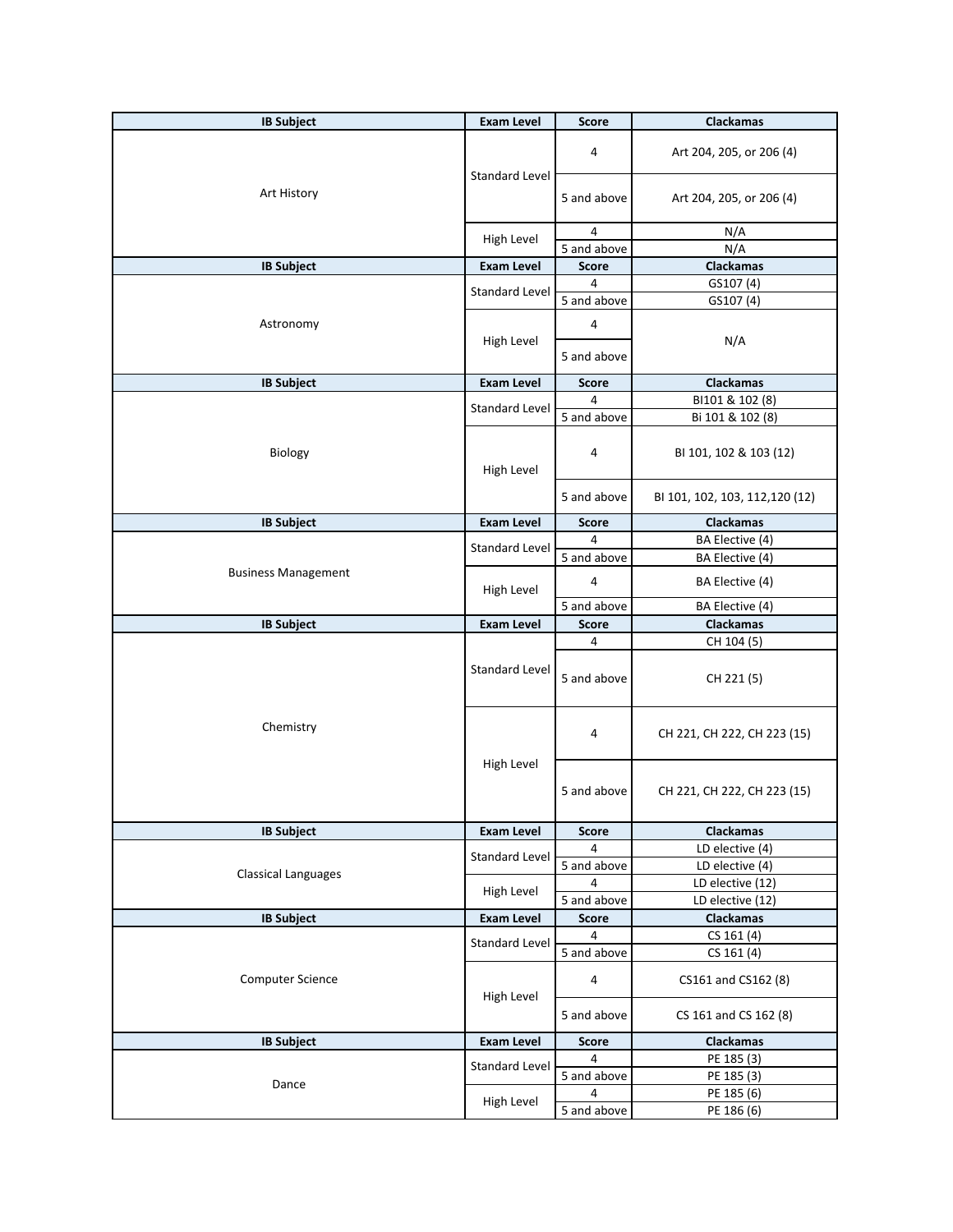| <b>IB Subject</b>                          | <b>Exam Level</b>     | <b>Score</b> | Clackamas               |
|--------------------------------------------|-----------------------|--------------|-------------------------|
|                                            | Standard Level        | 4            | LD elective (3)         |
|                                            |                       | 5 and above  | LD elective (3)         |
| Design Technology                          |                       | 4            | LD elective (4)         |
|                                            | High Level            | 5 and above  | LD elective (4)         |
| <b>IB Subject</b>                          | <b>Exam Level</b>     | <b>Score</b> | Clackamas               |
|                                            | <b>Standard Level</b> | 4            | EC 201 or EC 202 (4)    |
|                                            |                       | 5 and above  | EC 201 or EC 202 (4)    |
| Economics                                  | High Level            | 4            | EC 201 and EC 202 (8)   |
|                                            |                       | 5 and above  | EC 201 and EC 202 (8)   |
| <b>IB Subject</b>                          | <b>Exam Level</b>     | <b>Score</b> | <b>Clackamas</b>        |
|                                            | <b>Standard Level</b> | 4            | ESR Elective (4)        |
|                                            |                       | 5 and above  | ESR Elective (4)        |
| <b>Environmental Systems and Societies</b> |                       | 4            |                         |
|                                            | High Level            |              | N/A                     |
|                                            |                       | 5 and above  |                         |
| <b>IB Subject</b>                          | <b>Exam Level</b>     | <b>Score</b> | Clackamas               |
|                                            | <b>Standard Level</b> | 4            | DMC 205 (3)             |
|                                            |                       | 5 and above  | DMC 205 (3)             |
| Film                                       | High Level            | 4            | DMC 205, DMC 264 (7)    |
|                                            |                       | 5 and above  | DMC 205, DMC 264 (7)    |
| <b>IB Subject</b>                          | <b>Exam Level</b>     | <b>Score</b> | <b>Clackamas</b>        |
|                                            | Standard Level        | 4            | GEO 100 or GEO 110 (4)  |
| Geography                                  |                       | 5 and above  | GEO 100 or GEO 110 (4)  |
|                                            | High Level            | 4            | GEO 100 and GEO 110 (8) |
|                                            |                       | 5 and above  | GEO 100 and GEO 110 (8) |
| <b>IB Subject</b>                          | <b>Exam Level</b>     | <b>Score</b> | <b>Clackamas</b>        |
|                                            | <b>Standard Level</b> | 4            | PS 204 or PS205 (4)     |
| <b>Global Politics</b>                     |                       | 5 and above  | PS 204 or PS205 (4)     |
|                                            | High Level            | 4            | PS 204 and PS205 (8)    |
|                                            |                       | 5 and above  | PS 204 and PS205 (8)    |
| <b>IB Subject</b>                          | <b>Exam Level</b>     | <b>Score</b> | Clackamas               |
|                                            |                       | 4            | HST 101 or HST 102 (4)  |
|                                            | <b>Standard Level</b> | 5 and above  | HST 101 or HST 102 (4)  |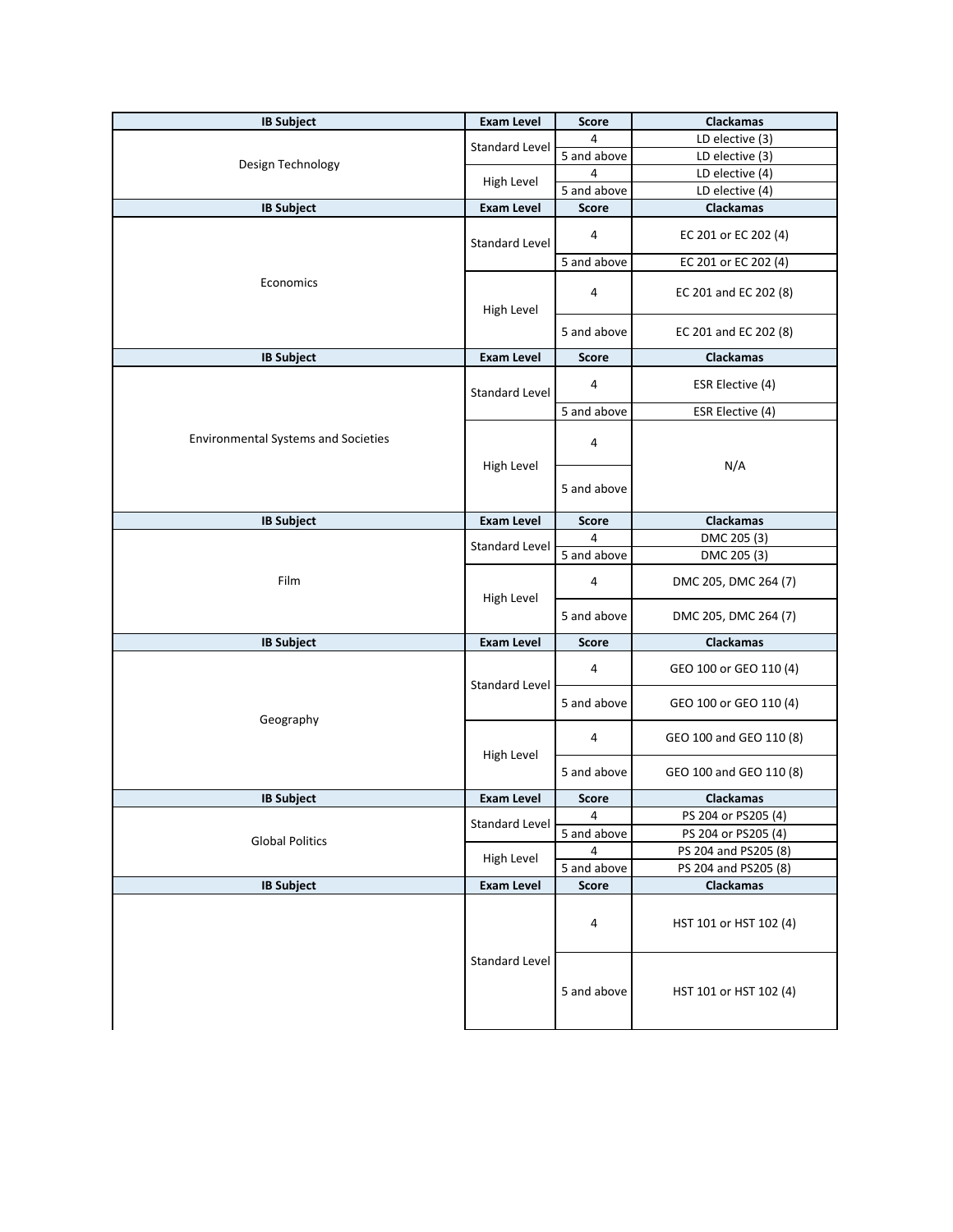| History                                                  |                       | 4                        | HST 101 and HST 102 (8)            |
|----------------------------------------------------------|-----------------------|--------------------------|------------------------------------|
|                                                          | High Level            | 5 and above              | HST 101 and HST 102 (8)            |
| <b>IB Subject</b>                                        | <b>Exam Level</b>     | <b>Score</b>             | <b>Clackamas</b>                   |
|                                                          | <b>Standard Level</b> | 4                        | CS Elective (4)                    |
| Information Technology in a Global Society               |                       | 5 and above              | CS Elective (4)                    |
|                                                          | High Level            | 4<br>5 and above         | CS Elective (8)                    |
|                                                          |                       |                          | CS Elective (8)                    |
| <b>IB Subject</b>                                        | <b>Exam Level</b>     | <b>Score</b>             | Clackamas                          |
|                                                          | <b>Standard Level</b> | 4                        | WR 121 (3)                         |
|                                                          |                       | 5 and above              | WR 121 (3)                         |
| Language and Literature (English)                        | High Level            | 4                        | WR 121, ENG 104, 105, 106 (12)     |
|                                                          |                       | 5 and above              | WR 121, ENG 104, 105, 106 (12)     |
| <b>IB Subject</b>                                        | <b>Exam Level</b>     | <b>Score</b>             | Clackamas                          |
|                                                          | <b>Standard Level</b> | 4                        | WR 121 (4)                         |
| Literature (English)                                     |                       | 5 and above              | WR 121 (4)                         |
|                                                          |                       | 4                        | WR 121 (4)                         |
|                                                          | High Level            | 5 and above              | ENG-104, ENG-105, ENG-106 (12)     |
| <b>IB Subject</b>                                        | <b>Exam Level</b>     | <b>Score</b>             | <b>Clackamas</b>                   |
|                                                          | <b>Standard Level</b> | 4                        | LD elective (4)                    |
|                                                          |                       | 5 and above              | LD elective (4)                    |
| Literature and Performance                               | High Level            | 4<br>5 and above         | N/A                                |
| <b>IB Subject</b>                                        | <b>Exam Level</b>     | <b>Score</b>             | Clackamas                          |
|                                                          | <b>Standard Level</b> | 4                        | FL(4)                              |
| Literature (in language other than English)              |                       | 5 and above              | FL(4)                              |
|                                                          | High Level            | 4                        | FL (12)                            |
|                                                          |                       | 5 and above              | FL (12)                            |
| <b>IB Subject</b>                                        | <b>Exam Level</b>     | <b>Score</b>             | <b>Clackamas</b>                   |
|                                                          | <b>Standard Level</b> | 4                        | LD elective (4)                    |
| Language and Literature (in language other than English) |                       | 5 and above              | LD elective (4)                    |
|                                                          | High Level            | 4                        | LD elective (12)                   |
|                                                          |                       | $\overline{5}$ and above | LD elective (12)                   |
| <b>IB Subject</b>                                        | <b>Exam Level</b>     | <b>Score</b>             | <b>Clackamas</b>                   |
|                                                          | <b>Standard Level</b> | 4<br>5 and above         | LD elective (4)<br>LD elective (4) |
|                                                          |                       |                          |                                    |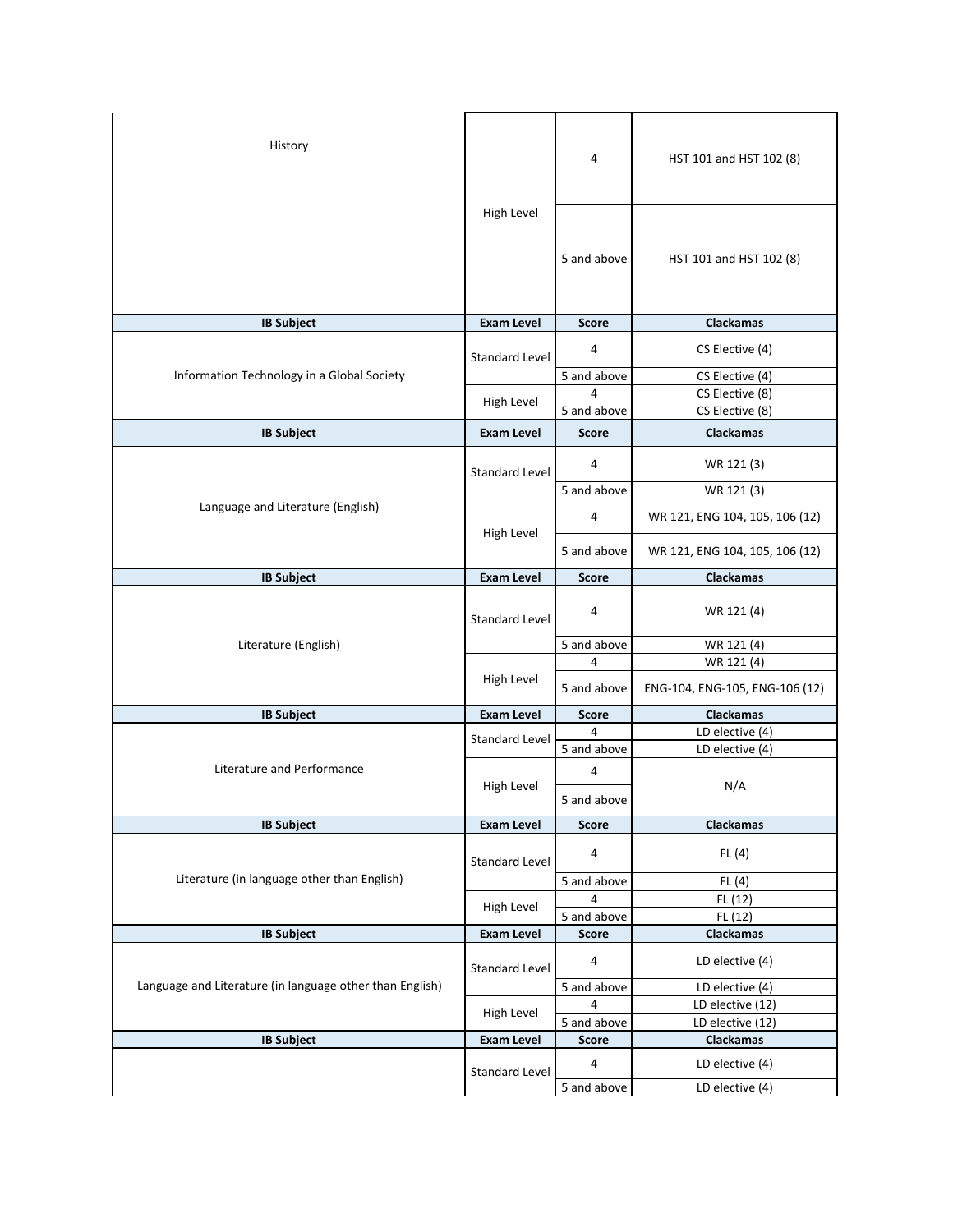| Literature and Performance (in language other than English) | 4                     |                  |                                                        |
|-------------------------------------------------------------|-----------------------|------------------|--------------------------------------------------------|
|                                                             | High Level            | 5 and above      | N/A                                                    |
| <b>IB Subject</b>                                           | <b>Exam Level</b>     | <b>Score</b>     | Clackamas                                              |
|                                                             | <b>Standard Level</b> | 4                | Language 201 (e.g. FR 201) (4)                         |
| Language B (all languages other than English)               |                       | 5 and above      | Language 201 (e.g. FR 201) (4)                         |
|                                                             | High Level            | 4                | Language 201, 202, 203 (e.g. FR 201,<br>202, 203) (12) |
|                                                             |                       | 5 and above      | Language 201, 202, 203 (e.g. FR 201,<br>202, 203) (12) |
| <b>IB Subject</b>                                           | <b>Exam Level</b>     | <b>Score</b>     | Clackamas                                              |
|                                                             | <b>Standard Level</b> | 4                | LD Science (4)                                         |
|                                                             |                       | 5 and above      | LD Science (4)                                         |
| Marine Science                                              | High Level            | 4                |                                                        |
|                                                             |                       | 5 and above      | N/A                                                    |
| <b>IB Subject</b>                                           | <b>Exam Level</b>     | <b>Score</b>     | Clackamas                                              |
|                                                             |                       | 4                | MTH 105 (4)                                            |
| Math Studies (last exam 5/20)                               | <b>Standard Level</b> | 5 and above      | MTH 105 (4)                                            |
|                                                             | High Level            | 4<br>5 and above | N/A                                                    |
| <b>IB Subject</b>                                           | <b>Exam Level</b>     | <b>Score</b>     | <b>Clackamas</b>                                       |
|                                                             | <b>Standard Level</b> | 4                | MTH 111 (5)                                            |
| Mathematics (last exam 5/20)                                |                       | 5 and above      | MTH 111 (5)                                            |
|                                                             | High Level            | 4                | MTH 112, 251 (10)                                      |
|                                                             |                       | 5 and above      | MTH 112, 251 (10)                                      |
| <b>IB Subject</b>                                           | Exam Level            | Score            | <b>Clackamas</b>                                       |
|                                                             | <b>Standard Level</b> | 4                | N/A                                                    |
| Further Math (last exam 5/20)                               |                       | 5 and above      |                                                        |
|                                                             | High Level            | 4                | LD elective (12)                                       |
|                                                             |                       | 5 and above      | LD elective (12)                                       |
| <b>IB Subject</b>                                           | <b>Exam Level</b>     | Score            | Clackamas                                              |
| Mathematics: Applications and Interpretation (2021)         | <b>Standard Level</b> | 4                | MTH 105,111 (9)                                        |
|                                                             |                       | 5 and above      | MTH 105,111 (9)                                        |
|                                                             | High Level            | 4                | MTH 105, 111, 243 (13)                                 |
|                                                             |                       | 5 and above      | MTH 105, 111, 243 (13)                                 |
| <b>IB Subject</b>                                           | <b>Exam Level</b>     | <b>Score</b>     | Clackamas                                              |
|                                                             |                       | 4                | MTH 111, 112 (10)                                      |
|                                                             | <b>Standard Level</b> | 5 and above      | MTH 111, 112 (10)                                      |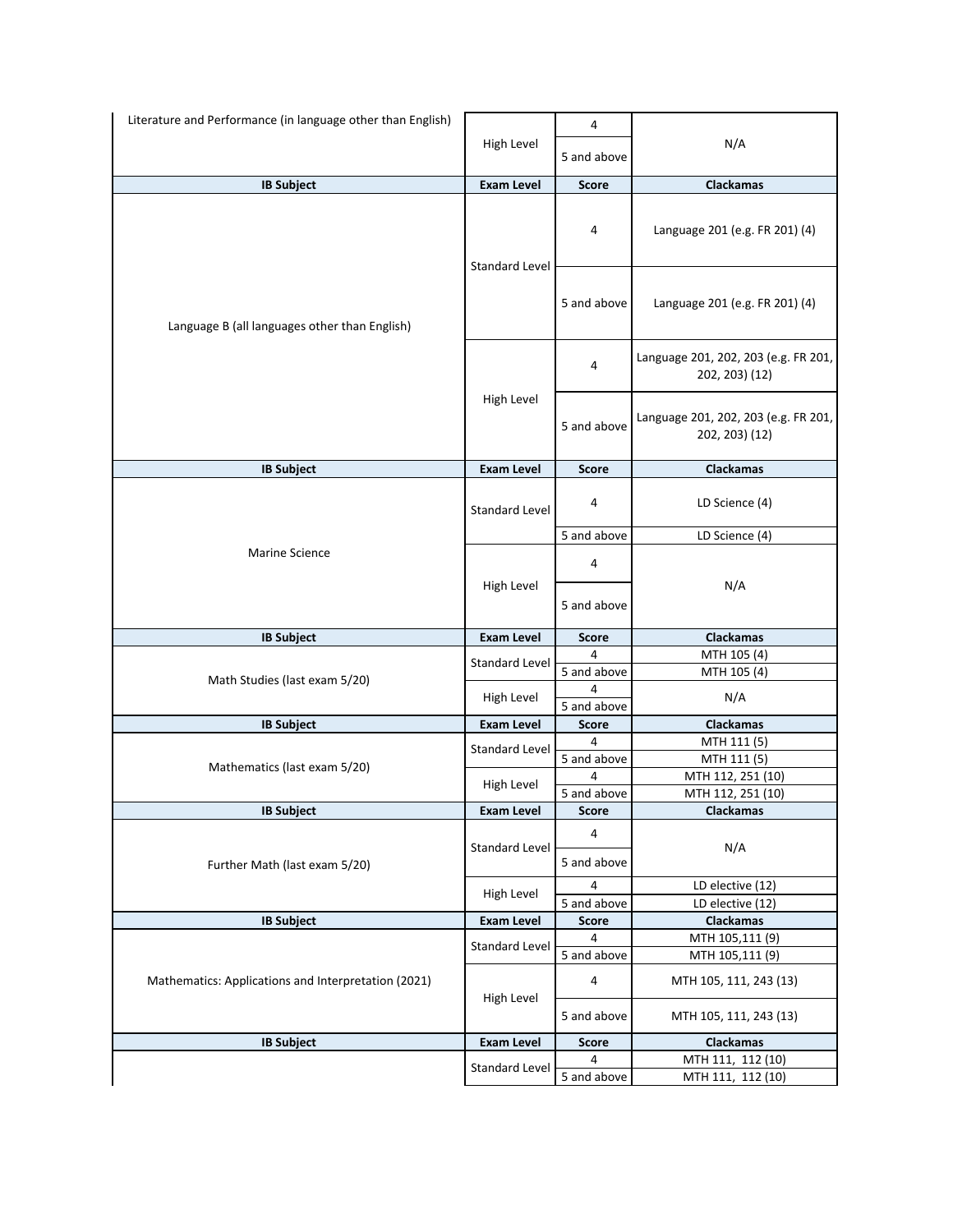| Mathematics: Analysis and Approaches |                       | 4            | MTH 112, 243, 251 (14)              |
|--------------------------------------|-----------------------|--------------|-------------------------------------|
|                                      | High Level            | 5 and above  | MTH 112, 243, 251 (14)              |
| <b>IB Subject</b>                    | <b>Exam Level</b>     | <b>Score</b> | <b>Clackamas</b>                    |
|                                      |                       | 4            | MUS Elective (4)                    |
|                                      | <b>Standard Level</b> | 5 and above  | MUS Elective (4)                    |
| Music (solo, group or composition)   |                       | 4            | MUS Elective (8)                    |
|                                      | High Level            | 5 and above  | MUS Elective (8)                    |
| <b>IB Subject</b>                    | <b>Exam Level</b>     | <b>Score</b> | Clackamas                           |
|                                      | <b>Standard Level</b> | 4            | PHL 101 or PHL 103 (4)              |
|                                      |                       | 5 and above  | PHL 101 or PHL 103 (4)              |
| Philosophy                           | High Level            | 4            | PHL 101 and PHL 103 (8)             |
|                                      |                       | 5 and above  | PHL 101 and PHL 103 (8)             |
| <b>IB Subject</b>                    | <b>Exam Level</b>     | <b>Score</b> | <b>Clackamas</b>                    |
|                                      | <b>Standard Level</b> | 4            | PH 201 (5)                          |
| Physics                              |                       | 5 and above  | PH 201 (5)                          |
|                                      |                       | 4            | PH 201, 202, 203 (15)               |
|                                      | High Level            | 5 and above  | PH 201, 202, 203 (15)               |
| <b>IB Subject</b>                    | <b>Exam Level</b>     | <b>Score</b> | Clackamas                           |
|                                      | <b>Standard Level</b> | 4            | PSY 200 or PSY 205 (4)              |
| Psychology                           |                       | 5 and above  | PSY 200 or PSY 205 (4)              |
|                                      | High Level            | 4            | PSY 200 and PSY 205 (8)             |
|                                      |                       | 5 and above  | PSY 200 and PSY 205 (8)             |
| <b>IB Subject</b>                    | <b>Exam Level</b>     | <b>Score</b> | <b>Clackamas</b>                    |
|                                      | <b>Standard Level</b> | 4            | ANT 103 (4)                         |
|                                      |                       | 5 and above  | ANT 103 (4)                         |
| Social and Cultural Anthropology     | High Level            | 4            | ANT 103 and ANT LD Elective (8)     |
|                                      |                       | 5 and above  | ANT 103 (4) and ANT LD Elective (8) |
| <b>IB Subject</b>                    | <b>Exam Level</b>     | <b>Score</b> | Clackamas                           |
|                                      | <b>Standard Level</b> | 4            | HPE 295 (3)                         |
|                                      |                       | 5 and above  | HPE 295 (3)                         |
| Sports, Exercise and Health Science  | High Level            | 4            | HPE 295 and PE 240 (6)              |
|                                      |                       | 5 and above  | HPE 295 and PE 240 (6)              |
| <b>IB Subject</b>                    | <b>Exam Level</b>     | <b>Score</b> | <b>Clackamas</b>                    |
|                                      | <b>Standard Level</b> | 4            | <b>TA LD (4)</b>                    |
| Theatre                              |                       | 5 and above  | <b>TA LD (4)</b>                    |
|                                      | High Level            | 4            | <b>TA LD (4)</b>                    |
| <b>IB Subject</b>                    |                       | 5 and above  | <b>TA LD (4)</b>                    |
|                                      | <b>Exam Level</b>     | <b>Score</b> | Clackamas                           |